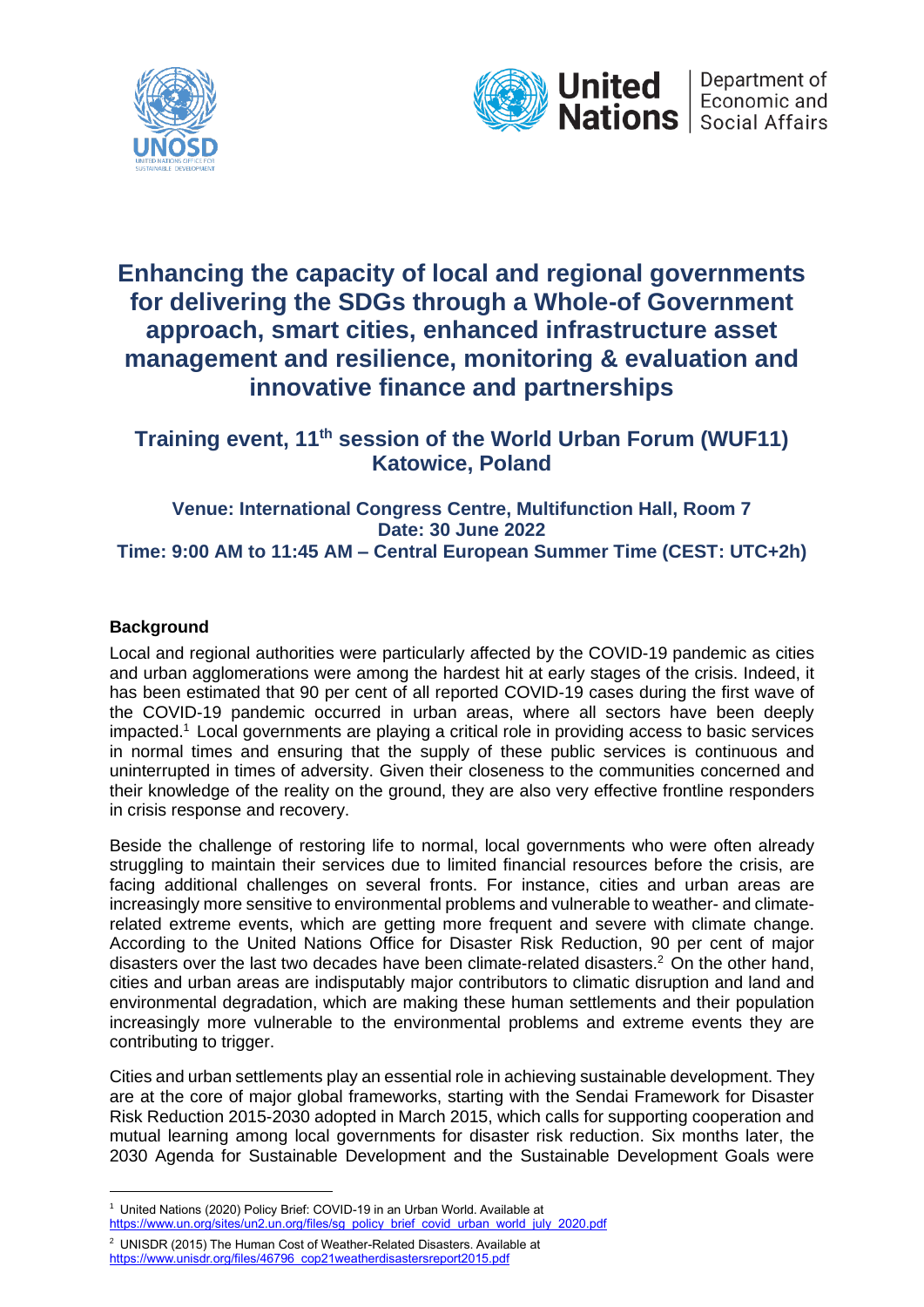adopted with Goal 11 specifically aiming at making cities and human settlements inclusive, safe, resilient and sustainable, followed by the Paris Agreement on Climate Change adopted in December of the same year. Nearly a year later, the New Urban Agenda placed even more emphasis on the role of cities in achieving the SDGs, in line with the growing acceptance that about two thirds of the 169 SDG targets can only be achieved through the substantial involvement of local actors, particularly those in urban areas.<sup>3</sup>

There is little doubt about the potential of cities to support a swift and sustainable recovery from the COVID-19 pandemic crisis and accelerate the implementation of existing international agreements, including the Sustainable Development Goals. Cities have long been key players in socio-economic development and are also acting as catalysts for many aspects of sustainable development. They are incubators for knowledge generation and production, innovation in science and technology, as well as in governance, social development and even art and culture. Cities are also recognized for their leading role in generating national employment, productivity, and economic development, as they contribute over 80 per cent to global GDP<sup>4</sup> .

However, for cities to contribute more effectively to the global sustainable recovery from the crisis triggered by the COVID-19 pandemic and accelerate the achievement of the international sustainable goals and agreements, cities must be able to fuel their own sustainable recovery and development. To do so, efforts should be forward-looking, and address the pre-existing and new weaknesses and issues that were revealed or prompted by the pandemic, in order to *building back*— and/or *forward*— *better* and foster a healthy, green, inclusive, resilient, innovative low-carbon recovery and development. This will also require rethinking our cities, their density, the way we plan, manage and even finance them, make them more inclusive, and improve access to adequate and affordable housing, water and sanitation, urban mobility, and other public services, to name a few. We also need to reconsider how we design our urban infrastructure, buildings, and public spaces to reduce their environmental impact, adapt them to climate change and make them more resilient to natural disasters and more supportive of sustainable lifestyles.

It is in this vein that the United Nations Office for Sustainable Development (UNOSD) is proposing to hold the training event, titled "Enhancing the capacity of local and regional governments for delivering the SDGs through a Whole-of Government approach, smart cities, enhanced infrastructure asset management and resilience, monitoring & evaluation and innovative finance and partnerships" at the  $11<sup>th</sup>$  session of the World Urban Forum (WUF11), which, this year is under the theme "Transforming our Cities for a Better Urban Future".

## **Objectives**

This training event follows and builds upon previous meetings and capacity building activities that the UNOSD has organized in support of the localization of the SDGs over the years. These include the International Mayors' Forum, held in [Vientiane \(Lao PDR\)](https://unosd.un.org/events/2017-vientiane-international-mayors-forum) in 2017, in [Lilongwe](https://unosd.un.org/events/2018-international-mayors-forum)  [\(Malawi\)](https://unosd.un.org/events/2018-international-mayors-forum) in 2018, and particularly the past two editions (held online in [2021](https://unosd.un.org/events/2020-international-mayors-forum-local-governments-and-sustainable-development-goals-times) and [2022\)](https://unosd.un.org/events/2021-22-international-mayors-forum), which were exploring strategies, measures and tools with the goal of enhancing local governments' knowledge and skills around essential topics to build back and forward better and greener from the COVID-19 pandemic crisis, and accelerating progress for the achievement of the 2030 Agenda for Sustainable Development and other related international agreements, including the New Urban Agenda.

#### **Methodology**

<sup>&</sup>lt;sup>3</sup> As reminded by the OECD, it is estimated that 65 percent of the 169 SDG targets could not be reached without the substantial involvement of local and regional governments.<https://www.oecd.org/about/impact/achievingthesdgsincitiesandregions.htm>

<sup>4</sup> The World Bank (2020) https://www.worldbank.org/en/topic/urbandevelopment/overview#1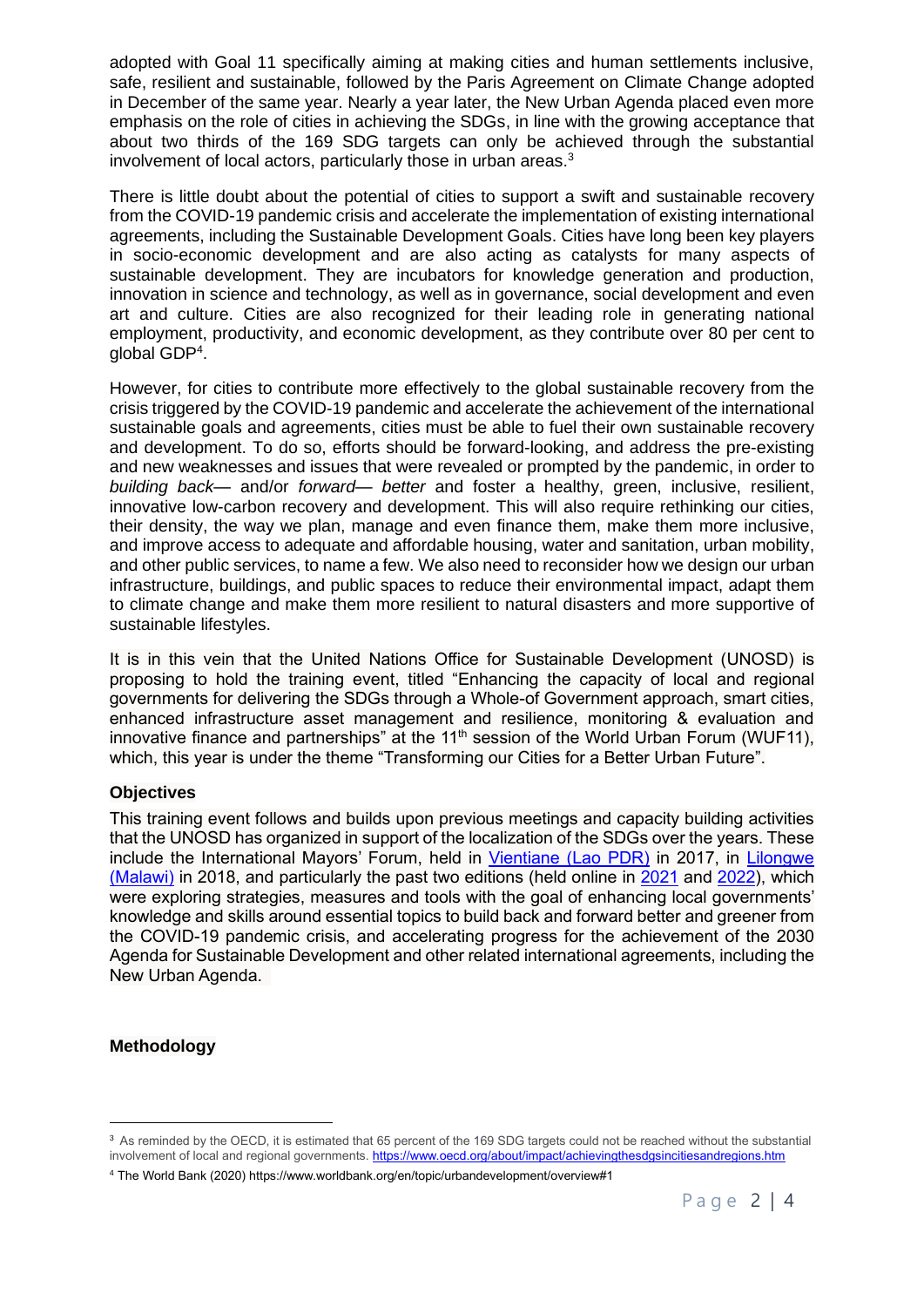The training event will consist of formal presentations by international experts, scholars, mayors, practitioners and local actors followed by Q&A and discussions.

# **Target Audience**

This training event (#39) of the 11<sup>th</sup> session of the World Urban (WUF11) aims to engage representatives of national, regional and local governments, academics, businesspeople, community leaders, urban planners, youth, and other interested stakeholders who are among the attendees of the WUF11.

## **Schedule and format**

The training event is scheduled to take place in an in-person format only on **30 June 2022, between 9:00 AM to 11:45 AM** – Central European Summer Time (CEST: UTC+2h)

#### **Venue**

International Congress Centre, Multifunction Hall, Room 7. Please note that participation in the training event is free. Registration can be done at the entrance of the Venue, before and during the event.

#### **Language**

The training event will be conducted in English.

#### **Organizers**

The United Nations Office for Sustainable Development (UNOSD) of the United Nations Department of Economic and Social Affairs (UN DESA).

#### **Contact Information**

For any questions or comments please contact **[Mr. Jean D'Aragon](https://drive.google.com/file/d/1vFK5KCoXyGsO_Wox6fFxDoO6DPiFt3It/view?usp=sharing)**, Senior Sustainable Development Expert, UNOSD at [daragon@un.org;](mailto:daragon@un.org) and **[Mr. JinHyun Lee](mailto:Mr.%20JinHyun%20Lee)**, Team Assistant, UNOSD at [jinhyun.lee@un.org](mailto:jinhyun.lee@un.org)

## **Draft Agenda**

(subject to changes and adjustments)

|               | Thursday, 30 June 2022                                                                                                                                                                                                               |  |
|---------------|--------------------------------------------------------------------------------------------------------------------------------------------------------------------------------------------------------------------------------------|--|
| <b>Time</b>   | <b>Activities</b>                                                                                                                                                                                                                    |  |
| $9:00 - 9:10$ | <b>Introduction</b>                                                                                                                                                                                                                  |  |
|               | Mr. Jean D'Aragon, Senior Sustainable Development Expert, United<br>$\bullet$<br>Nations Office for Sustainable Development (UNOSD), UN<br>Department of Economic and Social Affairs (UN DESA), Facilitator of<br>the training event |  |
| $9:10 - 9:25$ | Good Governance to Accelerate SDG Implementation at National and<br><b>Subnational Levels</b>                                                                                                                                        |  |
|               | <b>Lichia Saner-Yiu, Professor, Organisation Development &amp; Institutional</b><br>Learning, President of the Centre for Socio-Eco-Nomic Development<br>(CSEND)                                                                     |  |
| $9:25 - 9:40$ | Introduction to the Whole-of-Government Approach                                                                                                                                                                                     |  |
|               | Mr. Bokyun Shim, Head of UN Project Office on Governance<br>(UNPOG), DPIDG, UN Department of Economic and Social Affairs<br>(UN DESA)                                                                                                |  |
| $9:40 - 9:55$ | <b>Effective National to Local Public Governance for SDG Implementation</b>                                                                                                                                                          |  |